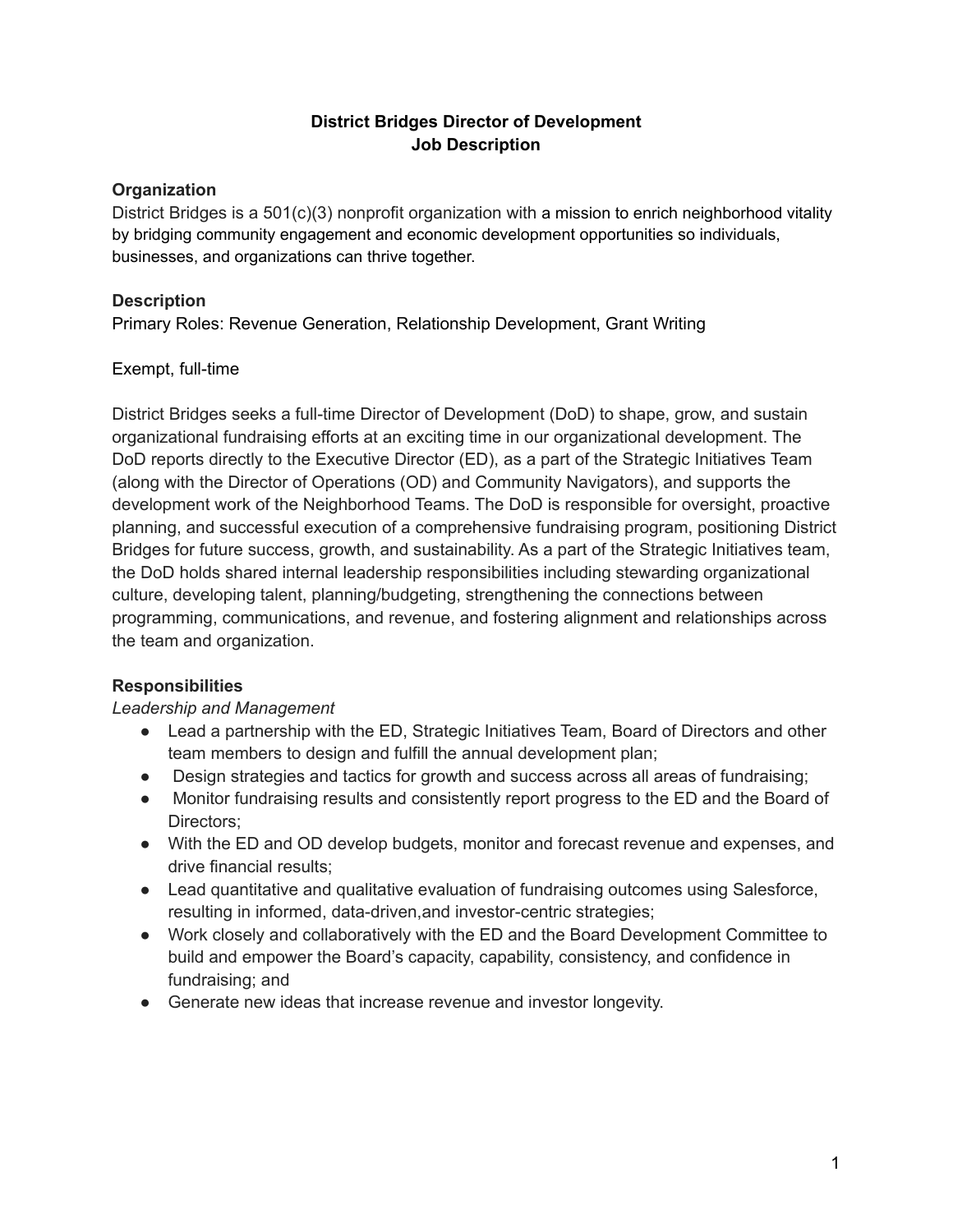### *Development*

- Provide strategic fundraising leadership, creating and executing fundraising strategies to raise \$500,000-\$750,000 annually from a wide variety of donors, to include members, major gifts, and corporations;
- Connect organizational mission and results to investor's philanthropic goals and ambitions;
- With our digital marketing firm, design and drive strategies for annual giving program, including online giving;
- Develop a comprehensive institutional and major donor giving strategy to engage donors in supporting District Bridges initiatives;
- In collaboration with the Strategic Initiatives Team, secure support for District Bridges initiatives through creative, innovative events and giving opportunities;
- In collaboration with the ED, develop and implement annual grant strategy and goals that build and sustain relationships with private and corporate foundations including the development and tracking of grant proposals, outcomes, and reporting requirements for all grants.

### *Data Collection, Evaluation, and Reporting*

- Ensure meaningful and measurable goals are set for all District Bridges' fundraising programs and initiatives;
- Gathered, store, analyze fundraising data in the Salesforce platform and report on the impacts, achievements, and pipeline to the Strategic Initiatives team; and
- Maintain donor lists in Salesforce.

# *Development Communications*

- In conjunction with the ED, develop a comprehensive development-focused communications strategy, integrating into District Bridges larger plan for a growing awareness of our impact and role in the community
- Manage donor communications for high-level, strategic fundraising opportunities; and
- Communicate fundraising goals throughout the organization and empower team members to participate in accomplishing District Bridges annual goals.

# *Organization*

- Participate in annual goal setting and workplanning using EOS (Entrepreneurial Operating System), ensuring that all development activities map to the overarching organizational goals and adhere to the District Bridges Strategy Screen;
- Participate in a vertical and horizontal Annual Review Process; and
- Support other team members with projects, events, etc.

# **Skills, Knowledge, and Experience**

- High School Diploma or GED required
- 5-8 years experience in development, fundraising, major gifts, membership, grant writing, institutional giving, marketing, or account management required